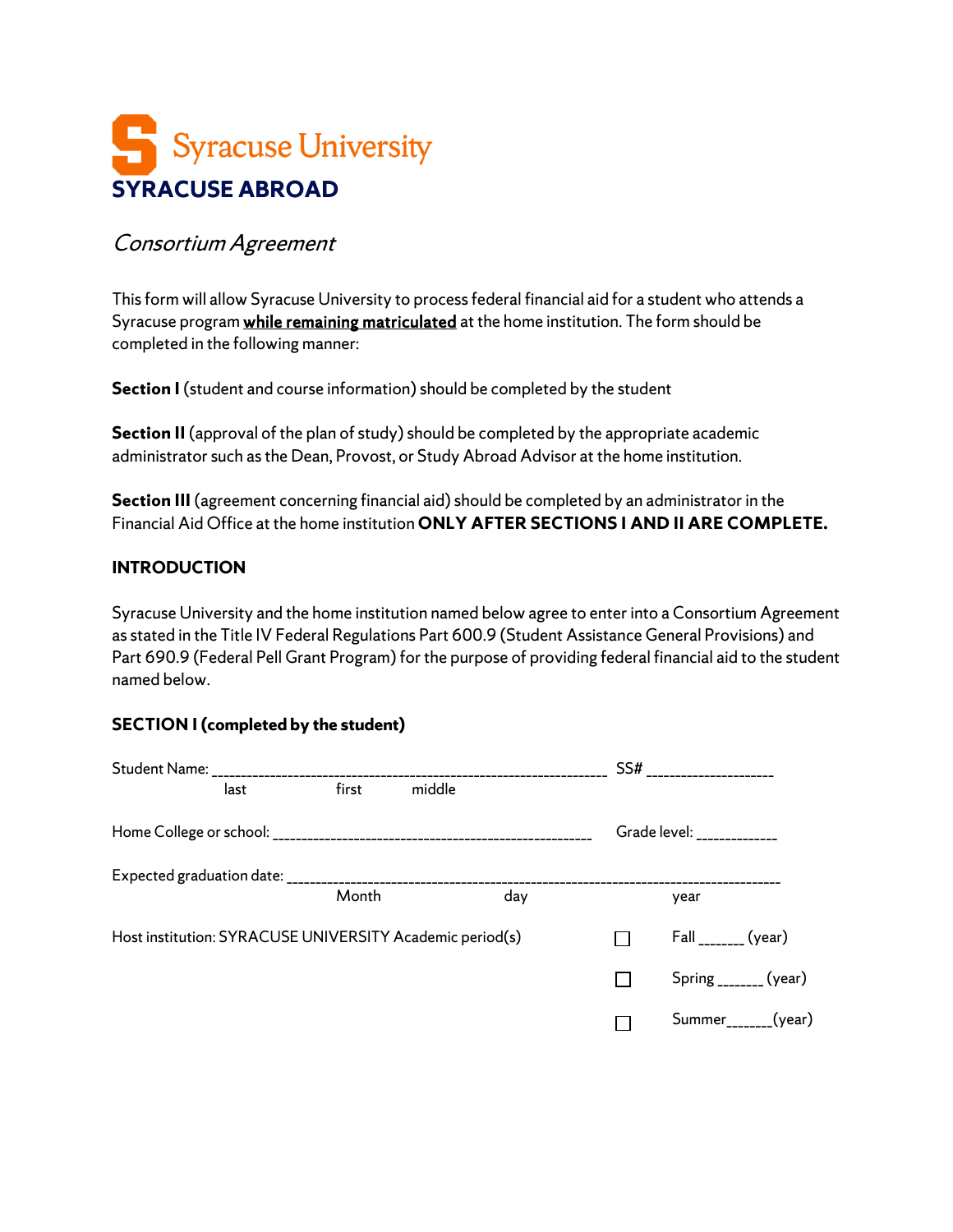List the courses in which you intend to enroll through Syracuse University Study Abroad during the indicated academic period.

**Course Number Course Title** Course Title Number of Credits

### **SECTION II (completed by the Provost, Dean, Study Abroad Director, or other appropriate academic official at the home institution)**

The following information certifies the student's present academic status at the home institution and signifies the home institution's recognition of Syracuse University courses:

| Name (please print)<br>Title                                                                                                                                   |                              | l )ate         |
|----------------------------------------------------------------------------------------------------------------------------------------------------------------|------------------------------|----------------|
| Signature of Administrator<br>-------------------------------------                                                                                            |                              |                |
| Will your institution approve the above student's<br>program of study and accept the coursework toward<br>his/her degree according to federal consortia rules? | $\overline{\phantom{a}}$ Yes | N <sub>0</sub> |
| Is the above student in good academic standing?                                                                                                                | $\sqcup$ $_{\mathsf{Yes}}$   | N <sub>o</sub> |
| Is the above student currently matriculated in or<br>actively pursuing a degree program at your school?                                                        | $\sqcup$ Yes                 | No             |

### **SECTION III (completed by administrator in Financial Aid Office of the home institution)**

Please sign below to indicate, with respect to the above mentioned period of study, your agreement with the following statement:

My institution agrees not to process a Federal Pell Grant or Federal Family Educational Loan. We also agree to notify Syracuse University of any financial aid awarded to the student.

| Signature of the Administrator |       |      |
|--------------------------------|-------|------|
|                                |       |      |
| Name (please print)            | Title | Date |